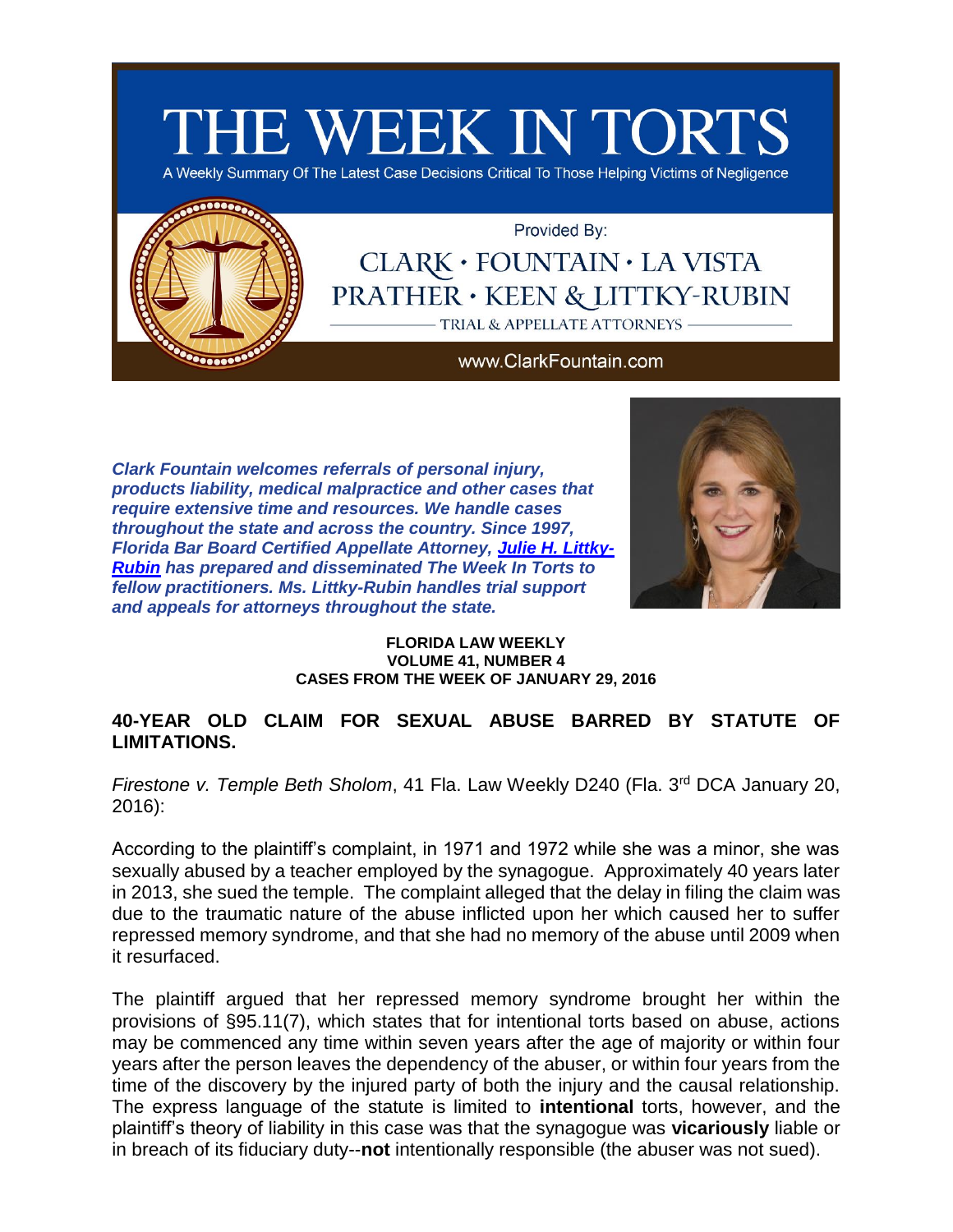Additionally, the plaintiff asserted her claim came within the provision of §95.11(9), which provides that sexual battery offenses on victims under the age of 16 may be commenced "at any time." However, the subsection explicitly states it only applies to actions other than those which would have been time barred on July 1, 2010. Because the plaintiff's action was barred before that date, the court did not further address the issue.

## **DISMISSING CASE FOR FAILURE TO ATTACH CERTAIN EXHIBITS TO SECOND AMENDED COMPLAINT WITHIN TIME FRAME ORDERED BY COURT, TOO EXTREME A SANCTION WHEN COURT FAILED TO ARTICULATE FINDINGS.**

*Townhouses at Jacaranda v. Crain Atlantis Engineering*, 41 Fla. Law Weekly D212 (Fla. 4 th DCA January 20, 2016):

Dismissal was improper because the trial court failed to articulate findings warranting the extreme sanction of dismissal for a procedural error. Even if the court had articulated findings, dismissal with prejudice was too severe a sanction under these circumstances.

#### **PERSONAL REPRESENTATIVE MAY INITIATE A COMPLAINT UNDER THE FLORIDA CIVIL RIGHTS ACT ALLEGING DISCRIMINATION ON BEHALF OF A DECEASED FORMER EMPLOYEE.**

*Cimino v. American Airlines*, 41 Fla. Law Weekly D212 (Fla. 4th DCA January 20, 2016):

The purpose of the FCRA is to secure for all individuals within the state freedom from discrimination because of race, color, religion, sex, pregnancy, national origin, age, handicap or marital status. A person under the statute includes a legal representative, and thus the personal representative of the aggrieved employee's estate may bring a claim.

#### **IN A CRIMINAL CASE, THE COURT HELD THAT A PARTIAL READ-BACK OF THE WITNESS'S TESTIMONY OF THE STATE'S KEY WITNESS PLACED UNDUE EMPHASIS ON IT, AND BOLSTERED THE STATE'S VERSION OF THE EVENTS-- ERROR NOT HARMLESS WHERE THE READ-BACK DID NOT INCLUDE RELEVANT TESTIMONY FROM CROSS-EXAM WHERE DEFENSE COUNSEL IMPEACHED THE DETECTIVE ON INCONSISTENCIES IN HIS TESTIMONY.**

*Gormady v. State*, 41 Fla. Law Weekly D218 (Fla. 2nd DCA January 20, 2016):

During juror deliberations, the jury asked for a copy of the defendant's interview with the detective or the reporter's recording of the defendant's interview/confession with the detective. The trial judge asked the court reporter how long it would take to read the testimony, and she said it would take 30-45 minutes to prepare the transcript and 40 minutes to read it. The court advised the jury how long it was going to take and then let them decide if they wanted to have it read.

However, when the jury came back the judge then advised that it could have the testimony read to the extent they wanted to, but **could have it stopped** at any point. The judge then allowed the jury to stop hearing the read-back once the direct examination had mostly been read back. The court said there was no such thing as a rule of completeness.

The appellate court concluded that was error. The manner in which the testimony was read allowed the jury to hear the partial read-back, which placed undue emphasis on the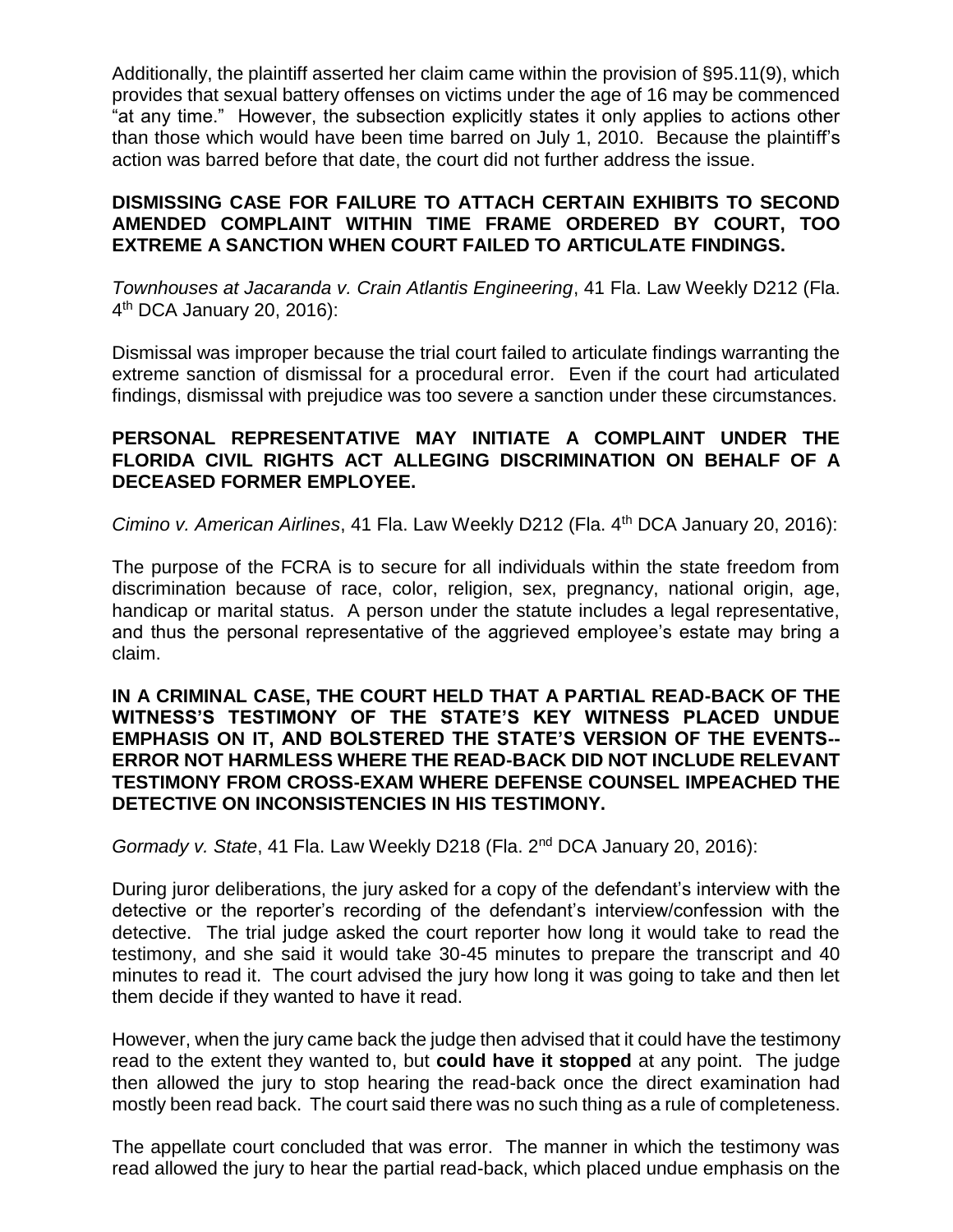portion that served to bolster the State's version of events. While the trial court has broad discretion in granting or denying a request for a read-back, the trial court deprived itself of the ability to exercise at discretion by allowing the jury to modify the scope of the readback request while it was going on. I imagine this rule would apply in a civil case too.

#### **NO ERROR IN ENTERING SUMMARY JUDGMENT FOR DEFENDANT IN TRIP AND FALL WHERE THERE WAS NO EVIDENCE OF DEFECT IN THE STEP PLAINTIFF FELL ON.**

*Perez-Rios v. The Graham Companies*, 41 Fla. Law Weekly D237 (Fla. 3rd DCA January 20, 2016):

The plaintiff tripped on a 4-inch high step leading from the pavement to a building owned by the defendant. The step was plainly visible, and the payment above and below the step was constructed of red brick. The step itself was constructed of white stone.

The photographs which the plaintiff authenticated indicated no particular defect, and there was no evidence of a foreign object on the step, uneven wear and tear, inadequate lighting, or wet or slippery conditions. When asked directly, the plaintiff could not identify any defects in the step and no contradictory evidence, such as an expert's report, was submitted in the record which could have created a disputed issue of fact.

Under these circumstances, the trial court properly entered summary judgment. Citing to "open and obvious" law, the court observed that some conditions are simply so obvious, so common and so ordinarily innocuous that they cannot be held as a matter of law to constitute a hidden dangerous condition.

## **TRIAL COURT ABUSED DISCRETION BY STRIKING PLAINTIFF'S PLEADINGS AND ENTERING FINAL JUDGMENT BECAUSE OF LATE DISCLOSURE OF EVIDENCE-- EVIDENCE DID NOT SUPPORT FINDING THAT ACTIONS OF PLAINTIFF'S COUNSEL WERE WILLFUL, DELIBERATE OR CONTUMACIOUS.**

*Prater v. Comprehensive Health*, 41 Fla. Law Weekly D238 (Fla. 3<sup>rd</sup> DCA January 20, 2016):

In yet another case where the trial judge struck the plaintiff's pleadings, the judge deemed the *Kozel* factors had been satisfied. However, the appellate court found there was not competent substantial evidence to support the conclusions that they had been met, and further found that the trial judge's sanction was too harsh for a late disclosure of evidence.

#### **TRIAL COURT DEPARTED FROM ESSENTIAL REQUIREMENTS OF LAW BY ORDERING PETITIONER TO PROVIDE INFORMATION REGARDING HER CELL PHONE NUMBER AND HER CELL PHONE CARRIER--ORDER DIRECTING THE REVELATION OF SUCH INFORMATION VIOLATED HER FIFTH AMENDMENT RIGHTS.**

*Restrepo v. Carrera*, 41 Fla. Law Weekly D240 (Fla. 3rd DCA January 20, 2016):

The trial judge had ordered the defendant to provide the cell phone numbers and/or names of providers used during the six-hour period before the time of the crash and six hours after. This was a violation of the defendant's Fifth Amendment rights. Because there was no adequate remedy on appeal, the order constituted a departure from the